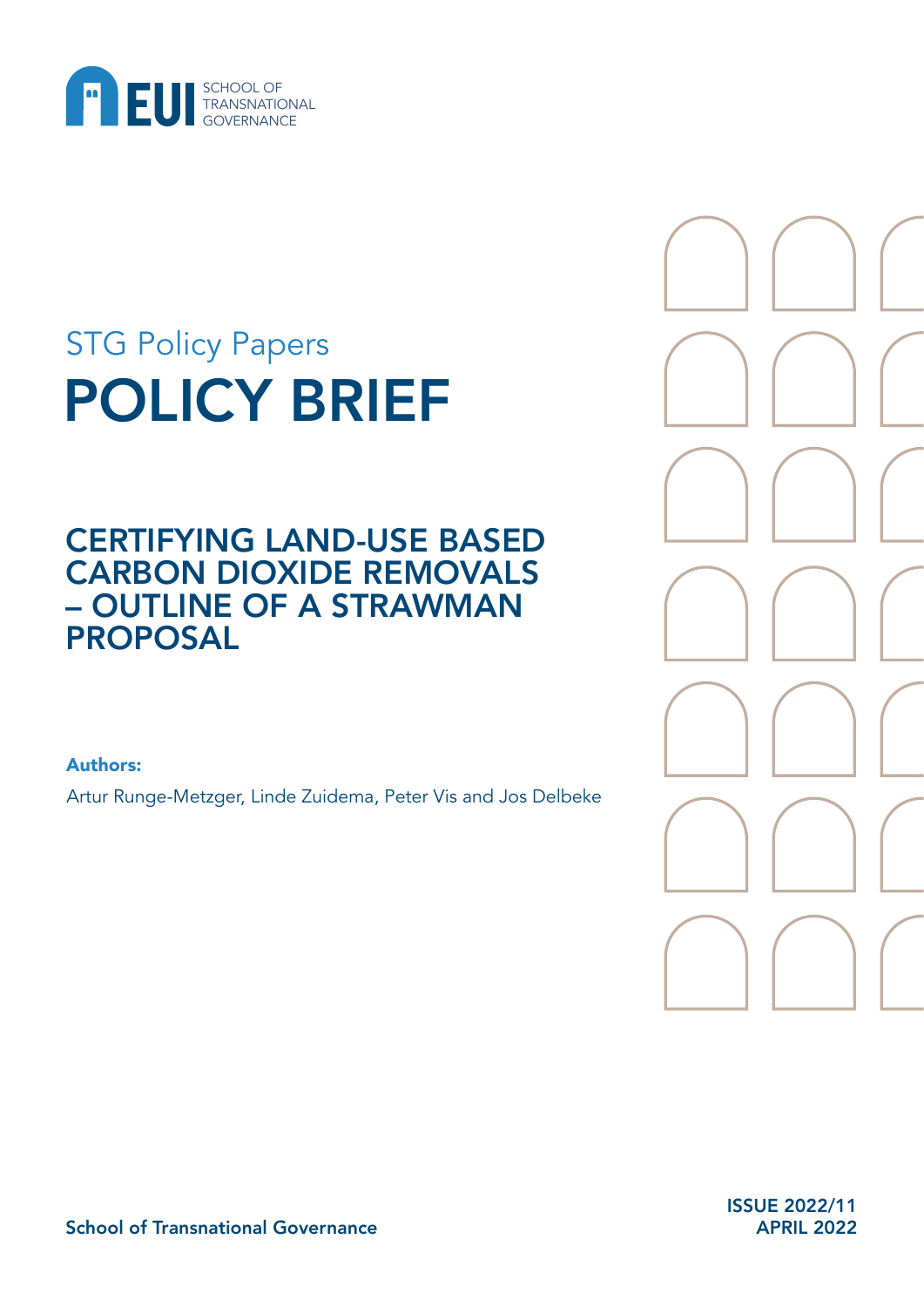

### EXECUTIVE SUMMARY

Science is clear that to reduce the impacts of climate change increasing amounts of carbon dioxide (CO*<sup>2</sup>* ) will have to be removed from the atmosphere, even if all greenhouse gas (GHG) emissions were to be completely eliminated. Land-based activities, such as forest, agricultural or soil management, have the potential to remove and/or store significant amounts of carbon.

However, a number of concerns exist around the measurability and the non-permanence of natural carbon sinks, with related risks of 'greenwashing' due to reversals, leakages, and double-counting. These concerns will need to be addressed satisfactorily when developing a robust, transparent, and dynamic EU-wide CO<sub>2</sub> removals certification system. It should be developed step-by-step and allow for learning-bydoing. Initial focus should be on those land-based CO $_{\textrm{\tiny{2}}}$  removal options for which high-quality monitoring capability already exists, such as afforestation, reforestation, agro-forestry and biochar.

Transparency will be key. Each  $CO<sub>2</sub>$  removal certificate – representing a tonne of  $\mathrm{CO}_2$  removed from the atmosphere for a specified period of time – will have to carry a minimum set of information including geo-references, period of validity, methodologies used and on-going monitoring requirements to be followed. Additional information, for example, in terms of promoting biodiversity, could highlight co-benefits.

The governance of an EU-wide certification system will have to clarify roles and responsibilities of different public and private actors, establishing sufficient checks and balances in developing methodologies and their use, keeping track of issuance, ownership, and transactions in the central EU registry, as well as regulating public access.

If successful, an EU-wide CO<sub>2</sub> removal certification system could set a new international standard. In the EU, it would lay the foundation for creating performance-based incentive systems, which can be created via standards, direct public support like under the Common Agriculture Policy, voluntary markets, and compliance markets such as the EU emissions trading system.

#### Authors:

Artur Runge-Metzger | former Director at the European Commission Linde Zuidema | Research Associate, EUI School of Transnational Governance Peter Vis | Senior Research Associate, EUI School of Transnational Governance Jos Delbeke | EIB Professor of Climate Policy, EUI School of Transnational Governance

Views expressed in this publication reflect the opinion of individual authors and not those of the European University Institute.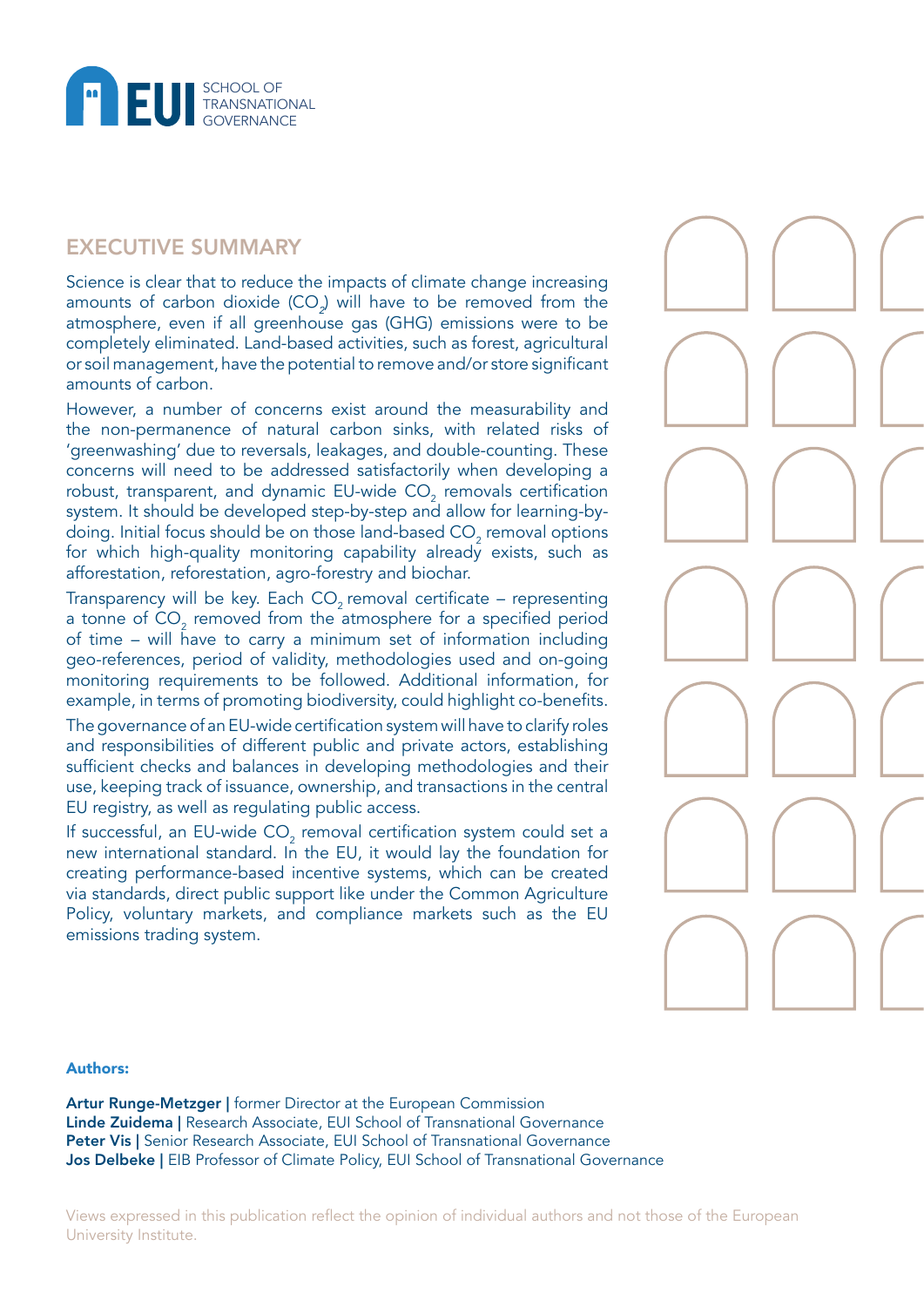### 1. POLICY CONTEXT

Keeping global average temperature increase to below 1.5° Celsius will require deep cuts in global GHG emissions within the next decades. In parallel, increasing amounts of  $CO_{2}^{\circ}$  will have to be captured and removed from the atmosphere from land-based, technologybased, and hybrid options<sup>1</sup> to reach this goal. According to the IPCC's 6<sup>th</sup> Assessment Report, to reach net zero CO $_2$  emissions in the early 2050s, between 330 and 710 billion tonnes of  $CO_2$  will have to be captured globally<sup>2</sup>. In fact, beyond 2050, global climate mitigation action in a 1.5° Celsius scenario will be almost entirely about removing increasing amounts of  $\mathrm{CO}_2$  from the atmosphere. In addition, new viable solutions to further reduce residual GHG emissions will have to be found.

The EU's mitigation pathways compatible with the goal to stay below 1.5°C warming indicate an estimated contribution of land-based net removals of around 500 million tonnes of CO<sub>2</sub> per year by 20503. The EU Green Deal and the EU Climate Law both emphasise the need for urgent investments in land-based removal options. In particular, solutions generating the highest CO<sub>2</sub> removals, such as growing trees, require significant lead time until they develop their full removal potential. As part of a broader climate package, in July 2021, the European Commission proposed – for the first time – a separate land-based CO<sub>2</sub> removals target of 310 million tonnes of CO $_2$ -equivalent by 2030. The EU-wide target is to be implemented through binding national targets requiring

Member States to step up their land use policies4.

Scaling up land-based removals will in many cases, such as tree planting, need significant upfront investments and incur land management costs and/or opportunity costs from reduced yields<sup>5</sup> or competing uses of biomass<sup>6</sup>. Thus, the extent to which land managers are willing to change their current land management practices will depend on the scope and scale of financial rewards for  $\mathsf{CO}_2$  removals. In this context, the Commission has announced as a first step to develop an effective regulatory framework for the certification of CO $_{\textrm{\tiny{2}}}$  removals by the end of 20227.

Developing an EU removals policy will not have to start from scratch. Land-based  $CO<sub>2</sub>$  removals are already accounted for in the annual national GHG inventories under the United Nations Framework Convention on Climate Change (UNFCCC) which are based on methodologies of the Intergovernmental Panel on Climate Change (IPCC). These international obligations have been transposed and further developed in EU legislation<sup>8</sup>. Internationally, within the UN context, methodologies have been established to validate and verify land-based mitigation under the Clean Development Mechanism for afforestation and reforestation and Reducing Emissions from Deforestation and Forest Degradation (REDD+)<sup>9</sup>.

In parallel, voluntary 'net-zero' commitments in the corporate sector have increased the demand for 'land use' credits in the voluntary

Minx J.C. et al.

<sup>2</sup> IPCC (2022). Working Group III contribution to the IPCC AR6. Technical Summary. Geneva. [https://report.ipcc.ch/ar6wg3/pdf/IPCC\\_AR6\\_WGIII\\_Fi](https://report.ipcc.ch/ar6wg3/pdf/IPCC_AR6_WGIII_FinalDraft_TechnicalSummary.pdf)[nalDraft\\_TechnicalSummary.pdf](https://report.ipcc.ch/ar6wg3/pdf/IPCC_AR6_WGIII_FinalDraft_TechnicalSummary.pdf) ; IPCC (2018). Summary for Policymakers. In: Global Warming of 1.5°C. An IPCC Special Report on the impacts of global warming of 1.5°C above pre-industrial levels and related global greenhouse gas emission pathways, in the context of strengthening the global response to the threat of climate change, sustainable development, and efforts to eradicate poverty, <https://www.ipcc.ch/sr15/>

<sup>3</sup> European Commission (2021). *Sustainable Carbon Cycles for a 2050 climate-neutral EU*. Technical Assessment. SWD(2021) 451final, [https://ec.europa.eu/](https://ec.europa.eu/clima/system/files/2021-12/swd_2021_451_parts_1_to_3_en_0.pdf?msclkid=6ca740ddb44711ec8b87c2d0f783d96c) [clima/system/files/2021-12/swd\\_2021\\_451\\_parts\\_1\\_to\\_3\\_en\\_0.pdf?msclkid=6ca740ddb44711ec8b87c2d0f783d96c](https://ec.europa.eu/clima/system/files/2021-12/swd_2021_451_parts_1_to_3_en_0.pdf?msclkid=6ca740ddb44711ec8b87c2d0f783d96c) ; European Commission (2018). *In-Depth Analysis in Support of the Commission Communication,* COM (2018) 773 ("Long Term Strategy for the EU: 'A Clean Planet for All'), [https://knowledge4policy.ec.europa.](https://knowledge4policy.ec.europa.eu/publication/depth-analysis-support-com2018-773-clean-planet-all-european-strategic-long-term-vision_en) [eu/publication/depth-analysis-support-com2018-773-clean-planet-all-european-strategic-long-term-vision\\_en](https://knowledge4policy.ec.europa.eu/publication/depth-analysis-support-com2018-773-clean-planet-all-european-strategic-long-term-vision_en)

<sup>4</sup> European Commission (2021), *Proposal for a Regulation of the European Parliament and of the Council amending Regulations (EU) 2018/841 as regards the scope, simplifying the compliance rules, setting out the targets of the Member States for 2030 and committing to the collective achievement of climate neutrality by 2035 in the land use, forestry and agriculture sector, and (EU) 2018/1999 as regards improvement in monitoring, reporting, tracking of progress and review,* COM(2021) 554 final, [https://ec.europa.eu/clima/eu-action/european-green-deal/delivering-european-green-deal/land-use-forestry-and-agriculture\\_en](https://ec.europa.eu/clima/eu-action/european-green-deal/delivering-european-green-deal/land-use-forestry-and-agriculture_en)

<sup>5</sup> COWI, Ecologic Institute and IEEP (2021), *Technical Guidance Handbook – setting up and implementing result-based carbon farming mechanisms in the EU*, [https://ec.europa.eu/clima/eu-action/forests-and-agriculture/sustainable-carbon-cycles/carbon-farming\\_en](https://ec.europa.eu/clima/eu-action/forests-and-agriculture/sustainable-carbon-cycles/carbon-farming_en)

<sup>6</sup> Material Economics (2021). *EU biomass use in a net-zero economy. A course correction for EU biomass.* Stockholm. Page 47. [https://materialeconomics.](https://materialeconomics.com/latest-updates/eu-biomass-use) [com/latest-updates/eu-biomass-use](https://materialeconomics.com/latest-updates/eu-biomass-use)

<sup>7</sup> European Commission (2021). Communication: *Sustainable Carbon Cycles*, COM(2021) 800 final, [https://ec.europa.eu/clima/system/files/2021-12/](https://ec.europa.eu/clima/system/files/2021-12/com_2021_800_en_0.pdf) [com\\_2021\\_800\\_en\\_0.pdf](https://ec.europa.eu/clima/system/files/2021-12/com_2021_800_en_0.pdf)

Official Journal of the European Union (2018). Regulation (EU) 2018/841 *Inclusion of greenhouse gas emissions and removals from land use*, land use *change and forestry in the 2030 climate and energy framework*, <https://eur-lex.europa.eu/legal-content/EN/TXT/PDF/?uri=CELEX:32018R0841&from=EN> 9 UNFCCC, *Mechanisms under the Kyoto Protocol*, [https://unfccc.int/process-and-meetings/the-kyoto-protocol/mechanisms-under-the-kyoto-protocol/](https://unfccc.int/process-and-meetings/the-kyoto-protocol/mechanisms-under-the-kyoto-protocol/the-clean-development-mechanism) [the-clean-development-mechanism](https://unfccc.int/process-and-meetings/the-kyoto-protocol/mechanisms-under-the-kyoto-protocol/the-clean-development-mechanism); UNFCCC, *What is REDD+?,* <https://unfccc.int/topics/land-use/workstreams/redd/what-is-redd>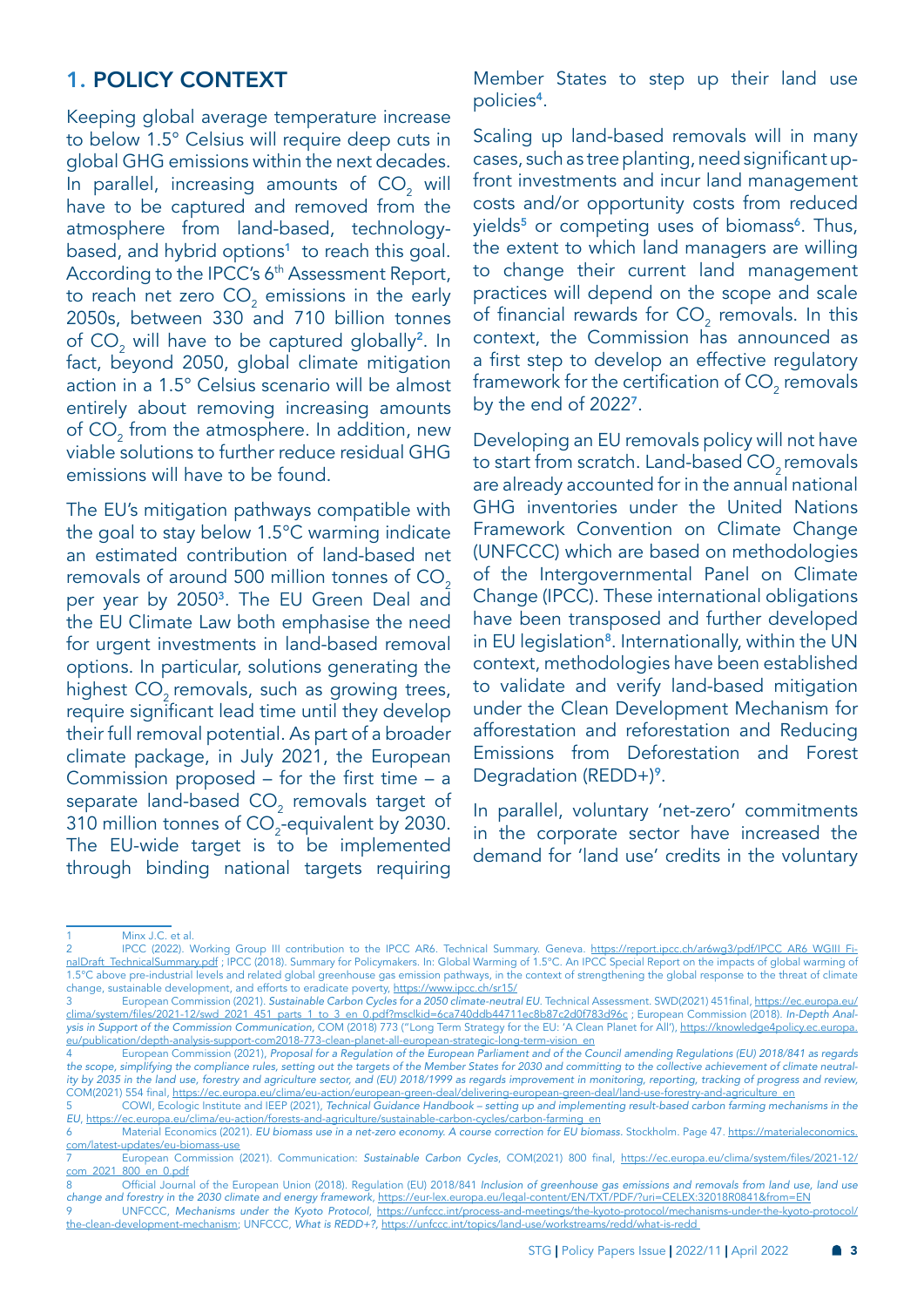carbon market<sup>10</sup>. This resulted in a growing number of private start-ups providing services to link supply and demand. In this context, the public debate on land-based CO $_{\textrm{\tiny{2}}}$  removals has been heating up, particularly with numerous governance issues being raised with respect to ensuring environmental integrity<sup>11</sup>. In response, an increasing number of initiatives have started attempting to address issues by developing and testing a plethora of competing and complementary methodological approaches<sup>12</sup>.

There is a clear potential and need to scale up land-based  $CO_2$  removals in the EU by providing a long, loud and legal framework that will incentivise land managers to increase carbon removals with social and environmental integrity. Drawing from existing experiences, this policy brief outlines a way forward with respect to the certification and governance of land-based CO<sub>2</sub> removals, laying a solid foundation for structuring public and/or private financial incentives.

#### 2. BASIC PRINCIPLES OF **CERTIFICATION**

The transparency and credibility of a certification framework for  $CO_2$  removals should be the cornerstones on which a robust  $CO<sub>2</sub>$  removal management systems and policy framework for financial incentives is built. If done well, this could trigger another example of the 'Brussels effect'13, setting a standard that will increasingly be applied internationally.

For an EU wide certification system to develop as a credible and widely-used system it should:

1. Mirror as closely as possible the key characteristics of land-based CO $_{\textrm{\tiny{2}}}$  removals. Thus, each certificate will have to accurately reveal in a transparent manner information

about key quality characteristics;

- 2. Be consistent with the overall national land use, land use change and forestry inventory system, and thus to the nationallydetermined contributions as pledged under the Paris Agreement. In this way, any artificial inflation in the issuance of certificates or double-counting should become quickly detectable;
- 3. Be capable of recognising and promoting synergies and co-benefits with other important policy objectives, notably biodiversity protection and increasing ecosystem resilience. It should help avoiding 'quick sugar fixes', such as ensuring, for instance, that the right tree species is planted at the right place for the right purpose;
- 4. Be governed by robust institutional arrangements ensuring an effective and efficient functioning of the system, including the development of methodologies, accreditation, verification and validation, and minimising administrative costs.

Regardless of these basic principles, a new certification system will not be perfect right from the beginning. Thus, a practical and cautious stepwise-approach is recommended that builds dynamism into its initial design. This will allow for starting simple, learningby-doing and letting the system improve over time. The initial focus should be on those land-based solutions for which relatively robust high-quality monitoring, reporting and verification (MRV) methodologies exist, for example, afforestation, reforestation, agroforestry and biochar. For other land-based solutions, including soil organic carbon, robust MRV methodologies will have to be developed

<sup>10</sup> Ecosystem Marketplace (2021). *State of the Voluntary Carbon Markets 2021,* [https://www.ecosystemmarketplace.com/publications/state-of-the-volun](https://www.ecosystemmarketplace.com/publications/state-of-the-voluntary-carbon-markets-2021/)[tary-carbon-markets-2021/](https://www.ecosystemmarketplace.com/publications/state-of-the-voluntary-carbon-markets-2021/)

Governance issues include: data quality/uncertainties; interannual variability; additionality; baseline-setting; double-counting; non-equivalence; system boundary; leakage; permanence; risk of reversals; liability; environmental and social effects; public oversight administrative costs. See, e.g., Umwelt Bundesamt (2021). Certification of Carbon Removals – Part 1, [https://www.umweltbundesamt.at/studien-reports/publikationsdetail?pub\\_id=2405&cHash=e6af7d1855770f2d](https://www.umweltbundesamt.at/studien-reports/publikationsdetail?pub_id=2405&cHash=e6af7d1855770f2dc555831b8a74fade)[c555831b8a74fade;](https://www.umweltbundesamt.at/studien-reports/publikationsdetail?pub_id=2405&cHash=e6af7d1855770f2dc555831b8a74fade) German Environment Agency (2022). *Nature-based solutions and global climate protection*, [https://www.umweltbundesamt.de/sites/default/](https://www.umweltbundesamt.de/sites/default/files/medien/1410/publikationen/2022-01-03_climate-change_01-2022_potential_nbs_policy_paper_final.pdf) [files/medien/1410/publikationen/2022-01-03\\_climate-change\\_01-2022\\_potential\\_nbs\\_policy\\_paper\\_final.pdf](https://www.umweltbundesamt.de/sites/default/files/medien/1410/publikationen/2022-01-03_climate-change_01-2022_potential_nbs_policy_paper_final.pdf). Carbon Market Watch (2021), *Recommendations on forests in voluntary carbon markets*, [https://carbonmarketwatch.org/publications/recommendations-on-forests-in-voluntary-carbon-markets/;](https://carbonmarketwatch.org/publications/recommendations-on-forests-in-voluntary-carbon-markets/) Stabinsky D. and Dooley K. (2021). *Forests can't handle all the net-zero emissions plans – companies and countries expect nature to offset too much carbon*, [https://theconversation.com/](https://theconversation.com/forests-cant-handle-all-the-net-zero-emissions-plans-companies-and-countries-expect-nature-to-offset-too-much-carbon-170336)

[forests-cant-handle-all-the-net-zero-emissions-plans-companies-and-countries-expect-nature-to-offset-too-much-carbon-170336](https://theconversation.com/forests-cant-handle-all-the-net-zero-emissions-plans-companies-and-countries-expect-nature-to-offset-too-much-carbon-170336) Examples of standards developed in the Europe include: [Moorfutures,](https://www.moorfutures.de/) [Woodland Carbon Code,](https://www.woodlandcarboncode.org.uk/) [Label bas-carbone](https://www.ecologie.gouv.fr/label-bas-carbone), and [Puro;](https://puro.earth/) For a review of existing carbon removal certification mechanisms and methodologies, see: Umwelt Bundesamt (2021). Certification of Carbon Removals – Part 2, [https://www.umweltbunde](https://www.umweltbundesamt.at/studien-reports/publikationsdetail?pub_id=2406&cHash=408350d9540b00320c64a5211133f86f)[samt.at/studien-reports/publikationsdetail?pub\\_id=2406&cHash=408350d9540b00320c64a5211133f86f](https://www.umweltbundesamt.at/studien-reports/publikationsdetail?pub_id=2406&cHash=408350d9540b00320c64a5211133f86f)

<sup>13</sup> Bradford, A. (2020). *The Brussels Effect: How the European Union Rules the World.* [https://oxford.universitypressscholarship.com/view/10.1093/](https://oxford.universitypressscholarship.com/view/10.1093/oso/9780190088583.001.0001/oso-9780190088583) [oso/9780190088583.001.0001/oso-9780190088583](https://oxford.universitypressscholarship.com/view/10.1093/oso/9780190088583.001.0001/oso-9780190088583)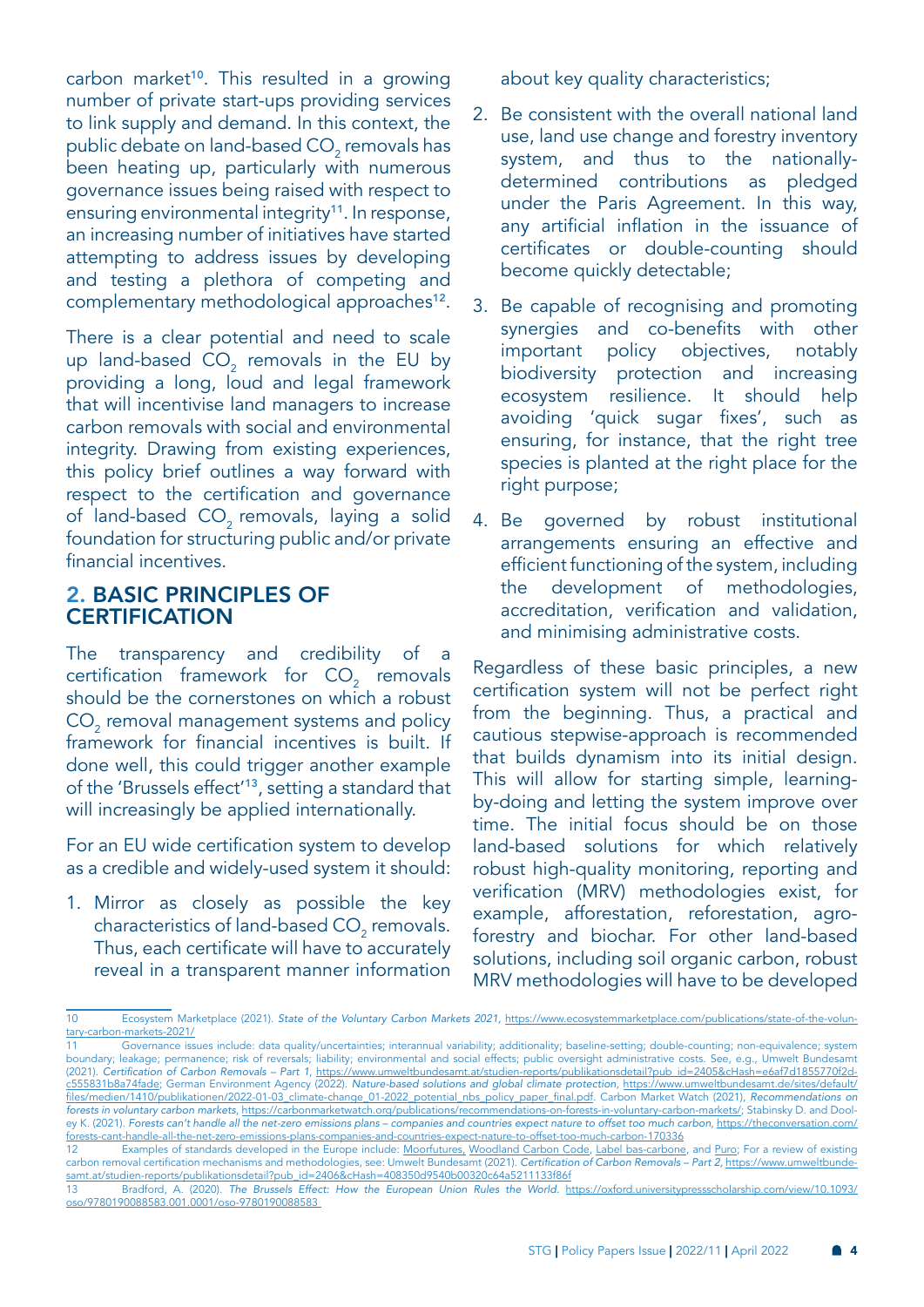swiftly. In this way, certification will lay the basis to reward an increasing number of land-based mitigation efforts.

### 3. CERTIFICATE INFORMATION

For all governance issues related to landbased CO $_{\textrm{\tiny{2}}}$  removals practical solutions must avoid the risk of greenwashing or negative environmental (such as carbon leakage, biodiversity loss, water quality) or social effects (such as adverse impacts on local communities and livelihoods).

It is recommended as a minimum to reflect the following key characteristics of land-based carbon removals in the information carried by each CO<sub>2</sub> removal certificate:

- **Location and type of land-based**  $CO<sub>2</sub>$ removal: In different locations in the EU a broad variety of different land use management practices can be deployed in different combinations and at very different scales, from individual plots up to entire jurisdictions. A certificate therefore needs to contain geo-references in terms of the location and the areas covered, as well as information on the management practices applied. This basic information will allow for regular checks over time which will be an essential element for various stages of the governance process as described below.
- Additionality and MRV: To determine the quantity of  $CO_2$  removed and hence the number of certificates issued (each certificate representing a tonne of  $CO<sub>2</sub>$ stored), the additional removals of a project are compared to a baseline. Comparisons can be made against a historical reference, or theoretical scenarios simply extrapolating the existing situation (business-as-usual) or anticipating future levels of removals on the basis of changing assumptions (forward-looking). The 'additionality test' can further include both financial and regulatory parameters. In view of these diverging approaches, it is recommended that the certificate makes reference to the methodology that was used to establish

the baseline and to determine the number of allowances. In addition, the certificate should provide information on the method used for monitoring and validating changes in carbon storage over time.

- **Permanence:** Due to natural dynamics, the period for which the actual  $CO<sub>2</sub>$  removals remain stored in soils and vegetation can differ greatly between various landbased solutions and across different biogeographical contexts. In addition, longevity of removals can also depend on ownership and land tenure arrangements. The tenure of farms and forests changes over time, and today's owner or tenant might only be able to commit to applying certain land management practices for a certain period of time. Even today's farmer or forester might want or be forced to change farm practices due to market conditions or new legal obligations. Therefore, it is recommended for each certificate to carry an expiry date or a period of validity (*de facto* introducing tonne-years as described by the IPCC14). In this way, certificates issued based on agro-forestry, afforestation or the application of bio-char will be valid for a longer period, while those issued on the basis of changing crop rotation would be valid for a much shorter time period. This would allow land users that have rented a stretch of cropland to let the certificate expire at the end of the rental period. Also, knowing the exact temporal validity of each certificate will allow *ex-ante* to create a permanent tonne of removals by liningup a succession of time-limited certificates over time. As a result, managing removal certificates would become analogous to managing various intermittent renewable energy sources to maintain a stable supply of electricity to the grid or a portfolio of financial products, like shares and bonds to maintain a steady flow of income.
- **Other characteristics:** Climate change affects biodiversity, and conversely, changes in biodiversity affect the climate

<sup>14</sup> IPCC (2000). Watson R.T., et al. Special Report on Land Use, Land Use Change and Forestry, [https://archive.ipcc.ch/ipccreports/sres/land\\_use/index.](https://archive.ipcc.ch/ipccreports/sres/land_use/index.php?idp=74 ) [php?idp=74](https://archive.ipcc.ch/ipccreports/sres/land_use/index.php?idp=74 )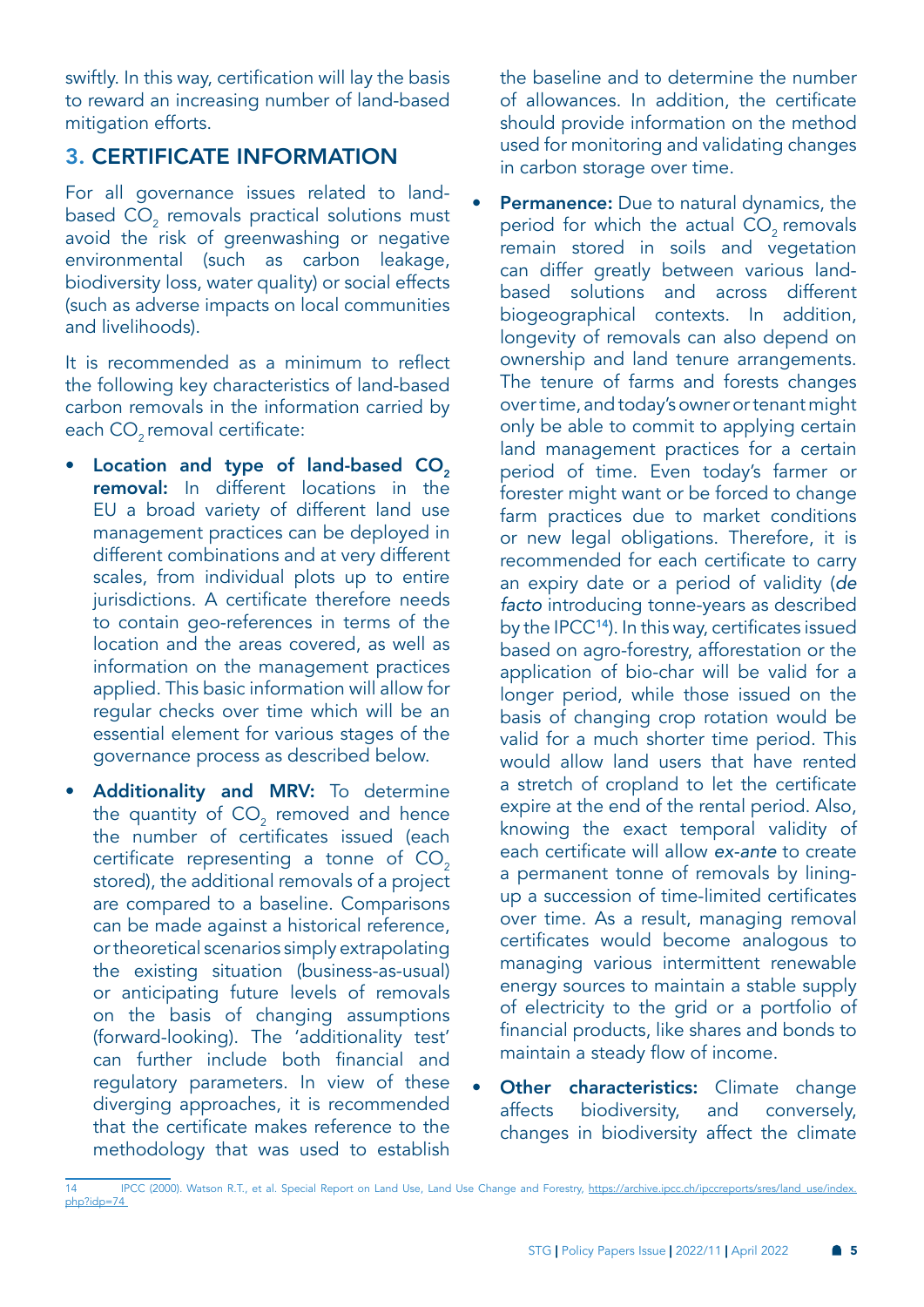system<sup>15</sup>. An isolated focus on carbon therefore risks neglecting other important ecosystem services that land and forests provide for nature and people and – in fact – could undermine the intended long-term outcome for the climate. For example, forests with a higher mix of tree species generally store more carbon and are more resilient to climate change, thus also more likely to sequester and store carbon for a longer period of time. To allow a system to value important co-benefits, it is recommended that certificates carry or refer to information on the extent to which a change in management practices has contributed to environmental or social aspects, or how potential negative impacts are identified and mitigated. These could include a wide range of impacts, including on biodiversity, improvements to soil and groundwater quality or benefits for local communities. Allowing certificates to be linked to certain additional non-carbon aspects could increase their value and drive good practice.

#### 4. GOVERNING THE CERTIFICATION PROCESS

Robust institutional arrangements for an effective and efficient functioning of an EU certification system can promote a high degree of environmental integrity while keeping transaction costs manageable. In view of the characteristics described above and in Annex I, the governance of an EU-wide certification system is particularly recommended to:

Assign clear responsibilities for involved public and/or private bodies, establishing effective checks and balances, including on the (i) development of standards and methodologies, (ii) accreditation of certification bodies, (iii) ex-ante validation of removals, (iv) ex-post verification of removals, (v) risk management and liability, notably if removals are reversed, and (vi) stakeholder involvement, such as the

role of public consultations, and dispute settlement.

- Define the process of assessing and validating methodologies, for example with respect to establishing baselines, additionality and monitoring approaches aiming at assuring overall quality and avoiding 'greenwashing'. In a first pragmatic step, standard methodologies could be established for a limited number of practices per bio-geographical region, such as afforestation, reforestation, agroforestry, bio char, zero tillage, cover crops. Uncertainty and annual fluctuations should be taken into account, for instance by discounting a percentage of the removal to reflect the degree of confidence in the actual removal. The set of methodologies is recommended to remain dynamic allowing the system to develop and adapt over time with growing experience and technological innovations.
- Define monitoring process employing best available monitoring approaches incorporating most recent technological and digital developments. Existing monitoring and reporting under the Land Use, Land Use Change and Forestry (LULUCF) Regulation, the land parcel information system under the Common Agricultural Policy, national forest inventories, as well as data from the COPERNICUS space observations provide an excellent basis for building a reliable monitoring system in the coming years which will become more granular over time. Ideally, certification and regular monitoring over time at holding level is recommended to be based on scientific sampling methods.
- Provide security and transparency on the issuance, ownership, transactions and final use of certificates. Collecting this information centrally in the EU registry will avoid double-counting and ensure both consistency with national inventories and coherence across key parts of EU climate legislation, including the EU Emissions

<sup>15</sup> See, e.g., IPCC & IPBES (2021). Biodiversity and Climate Change – scientific outcome, [https://ipbes.net/sites/default/files/2021-06/2021\\_IPCC-IPBES\\_sci](https://ipbes.net/sites/default/files/2021-06/2021_IPCC-IPBES_scientific_outcome_20210612.pdf)[entific\\_outcome\\_20210612.pdf](https://ipbes.net/sites/default/files/2021-06/2021_IPCC-IPBES_scientific_outcome_20210612.pdf)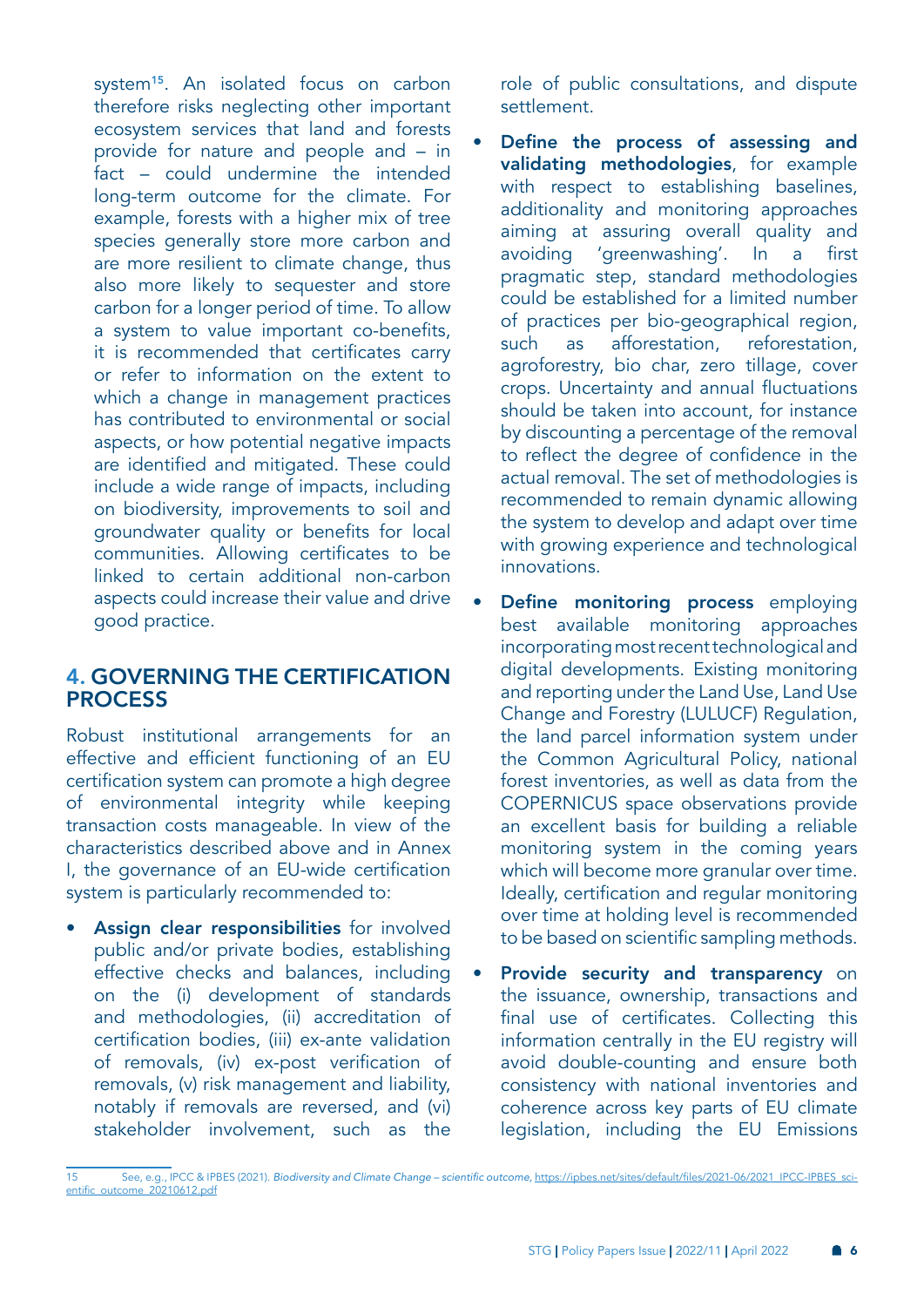Trading System (EU ETS), the Effort Sharing and LULUCF sectors, that are already use the EU registry. This will allow assessment of the overall compliance with obligations under the Paris Agreement. When expanding the EU registry to CO $_2$  removal certificates, the use of blockchain technology should be considered to ensure secure transactions within the context of a potentially large number of participating legal entities<sup>16</sup>.

Allowing public access to relevant nonsensitive information on certificates is fundamental to ensure effective accountability and increase public confidence in the system.

#### 5. LOOKING BEYOND CERTIFICATION: PUTTING A VALUE ON CO<sub>2</sub> REMOVAL CERTIFICATES

The described robust and credible certification system will lay a solid basis for structuring financial incentives for landowners: by putting a value on the CO $_{_2}$  removal certificate, CO $_{_2}$ removals could be turned into a revenue stream for them. In future, an incentive framework should be designed to ensure a level playing field across the EU. It should be able to detect and address carbon leakage and other distributional, negative environmental or social side effects (such as on food security). It should reward landowners on the basis of their performance and thereby incentivise them to increase their efforts to enhance  $CO<sub>2</sub>$ removals through distinct land management changes. Turning CO<sub>2</sub> removals into a viable revenue stream will also require governments and the financial sector to become pro-active in developing tools to finance the significant up-front investments, such as is required for tree-planting, before actual 'carbon revenues' are realised. To cover the resulting risks, the insurance industry should develop novel insurance products to cover the negative consequences of unintended reversals, like forest fires<sup>17</sup>.

In future, it will still need to be decided how exactly  $CO_2$  removal certificates could be utilised in the wider context of the EU's climate policy. In principle, there are four potential policy instruments that could be deployed incentivising a sufficient supply of certified  $CO<sub>2</sub>$  removals.

- 1. Setting carbon removal standards: The EU could propose under the Common Agricultural Policy new cross-compliance provisions that would require landowners to enhance  $\text{CO}_2$  removals and to protect carbon sinks on their land. Such actions could be based upon the certification regulatory framework for  $\mathsf{CO}_2$  removals. Similarly, EU legislation could oblige companies to use  $\mathsf{CO}_2$  removal certificates, for instance those that use biomass<sup>18</sup> or within the context of corporate reporting standards when justifying their claims about offsetting emissions along the value chain. Also, in the context of the EU taxonomy, it could be considered to define environmentally sustainable economic activities in the agriculture and forestry sector on the basis of the generation of a minimum number of  $\mathsf{CO}_2$  removal certificates.
- 2. Provision of direct public support: A number of publicly-funded pilot schemes are already in operation. Under the new Common Agriculture Policy 2023-2027, Member States can deploy eco-schemes to directly reward landowners for a change in management practices under innovative carbon farming schemes, both for practicebased and result-based schemes. This would provide additional incentives. However, current CAP financial resources will be insufficient in the longer-term to put the EU on track to climate neutrality in 2050. Even for reaching the required amounts of CO<sub>2</sub> removals in 2030 and 2040, it might be necessary to set up a new specific and substantial pillar of support in the next round of CAP reform. Another possibility for generating additional public support could be to use the certification system as

<sup>16</sup> See, e.g., the project Climate Warehouse (established by the World Bank), <https://www.theclimatewarehouse.org/about/mission>

<sup>17</sup> See, e.g., Swiss Re (2021), *The Insurance rationale for carbon removal solutions.* [https://www.swissre.com/institute/research/topics-and-risk-dialogues/](https://www.swissre.com/institute/research/topics-and-risk-dialogues/climate-and-natural-catastrophe-risk/expertise-publication-carbon-removal-technologies.html) [climate-and-natural-catastrophe-risk/expertise-publication-carbon-removal-technologies.html](https://www.swissre.com/institute/research/topics-and-risk-dialogues/climate-and-natural-catastrophe-risk/expertise-publication-carbon-removal-technologies.html)

<sup>18</sup> As suggested in European Commission (2020), Impact Assessment accompanying the document Communication [..] Stepping up Europe's 2030 climate ambition, investing in a climate-neutral future for the benefit of our people, SWD(2020) 176 final part 2/2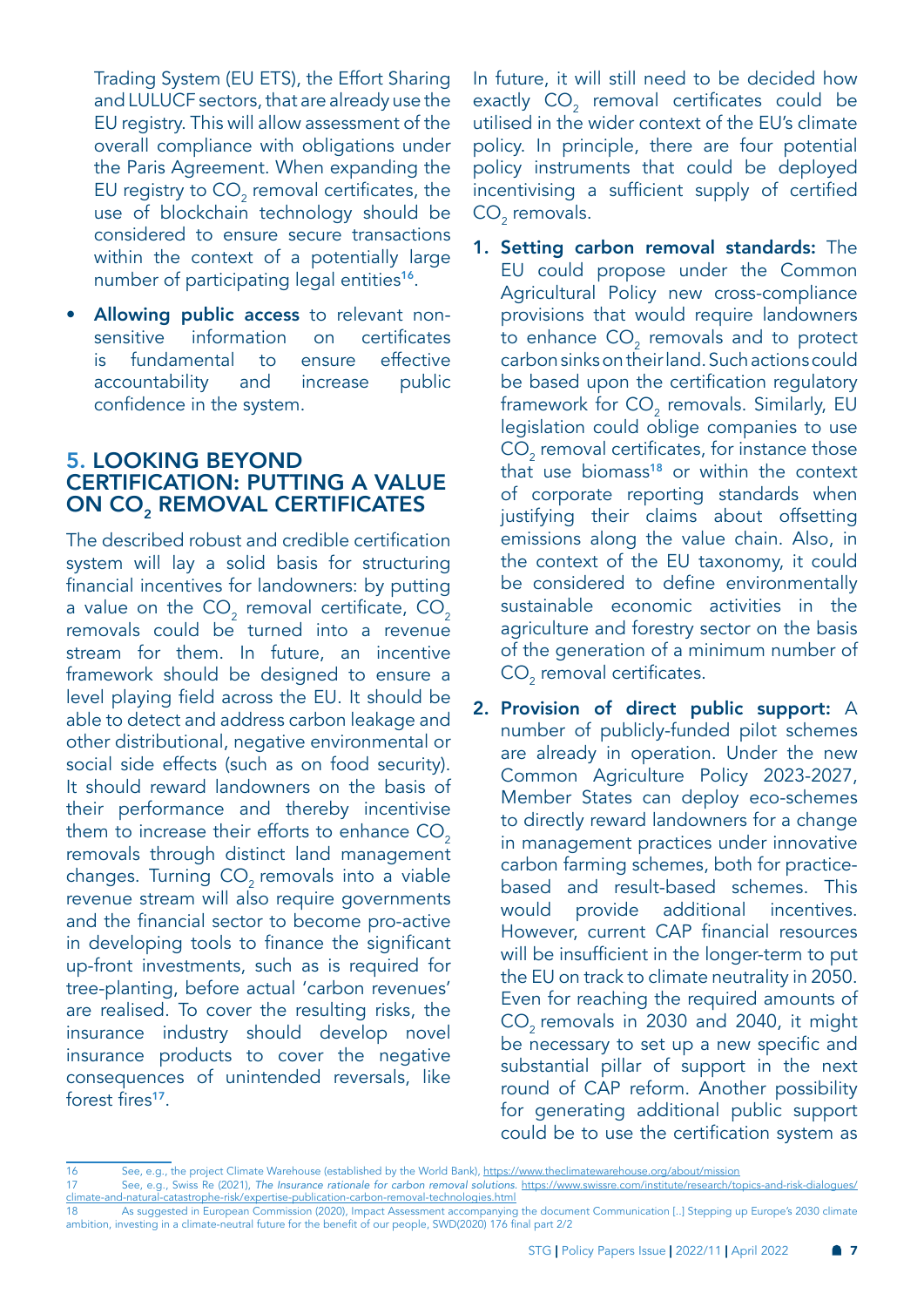a basis for the allocation of State aid to CO<sub>2</sub> removal activities at national level.

- 3. Voluntary carbon market: Voluntary markets already exist but use different certification schemes and this results in very different carbon prices. It can be expected that many suppliers in the voluntary carbon market would wish to meet the newly set EU certification framework in order to be able to match demand from those willing to pay higher carbon prices in exchange for more credibility and environmental quality.
- 4. Compliance carbon markets: In the EU, a new connection of certified removals to the EU ETS could be created over time<sup>19</sup>. In California and New Zealand, practical experience of allowing removals to be used for compliance in carbon markets has already been gathered. A possible connection could take account of the fact that under the latest revision of the existing EU ETS the number of allowances to be issued is expected to go down to zero well before 2050. At that point in time, any remaining GHG emissions from processes in agriculture and industry that technically cannot be reduced will need to be matched by either previously banked allowances, or, alternatively, an equivalent number of  $\mathrm{CO}_2^{\phantom{\dag}}$  removal certificates to balance those residual emissions and achieve 'net-zero'.

### 6. CONCLUSION

The forthcoming proposal for a regulatory framework for the certification of carbon dioxide removals is another watershed moment in terms of EU climate change policymaking. For more than 30 years, the European Union's climate policies have concentrated on emission reductions and avoidance. Only recently has the EU's Climate Law reframed future ambition around the goal of 'net-zero' in 2050, and the higher ambition for 2030 has been similarly reset. As any remaining emissions by 2050 will have to be balanced by removals and in the years thereafter atmospheric CO $_{_2}$  levels will have to be lowered year-by-year, there now

urgently needs to be a policy for defining and certifying such removals. Removals need to be added to the climate policy toolbox, without undermining the effectiveness of policies that are already in place. Recent initiatives already make useful steps in that direction, as recognition of removals are included in the reform of the Common Agricultural Policy and in the proposal to enhance the Land Use, Land Use Change and Forestry 'sink' to 310 million tonnes of  $\mathrm{CO}_2$  removals by 2030. What is needed now is a regulatory framework for the certification of  $CO<sub>2</sub>$  removals.

The EU ETS was Europe's first major climate instrument that came into operation in 2005, and it is still designed only to reduce or avoid greenhouse emissions, whether through fuel switching, the development of emissionsfree renewable technologies, or to incentivise decarbonised technologies for industry. Ultimately, it was assumed that if emissions from the sectors covered by the EU ETS reduce their emissions to zero, the system would have fulfilled its purpose and be discontinued. However, on the basis of present analysis, there will still be legacy greenhouse emissions in 2050 and beyond, including from some industrial processes where process emissions are intrinsic to the production process, and possibly from civil aviation. Outside today's EU ETS, also significant amounts of GHG emissions from agricultural activities will have to be balanced by removals.

A determined push for removals must therefore become a central plank of the EU's future policy toolbox. It is difficult to create new policy instruments from scratch. While new policy tools can build on experiences both in Europe and across the globe, it can really be said that 'this is where the action is'. It is central to start a process as soon as possible and improve the policy through gaining practical experience.

<sup>19</sup> La Hoz Theuer et al (2021). *Emissions Trading Systems and Net Zero: Trading Removals. International Carbon Action Partnership (ICAP), Berlin.* [https://](https://www.adelphi.de/en/system/files/mediathek/bilder/ICAP NetZeroPaper_final.pdf) [www.adelphi.de/en/system/files/mediathek/bilder/ICAP NetZeroPaper\\_final.pdf](https://www.adelphi.de/en/system/files/mediathek/bilder/ICAP NetZeroPaper_final.pdf)